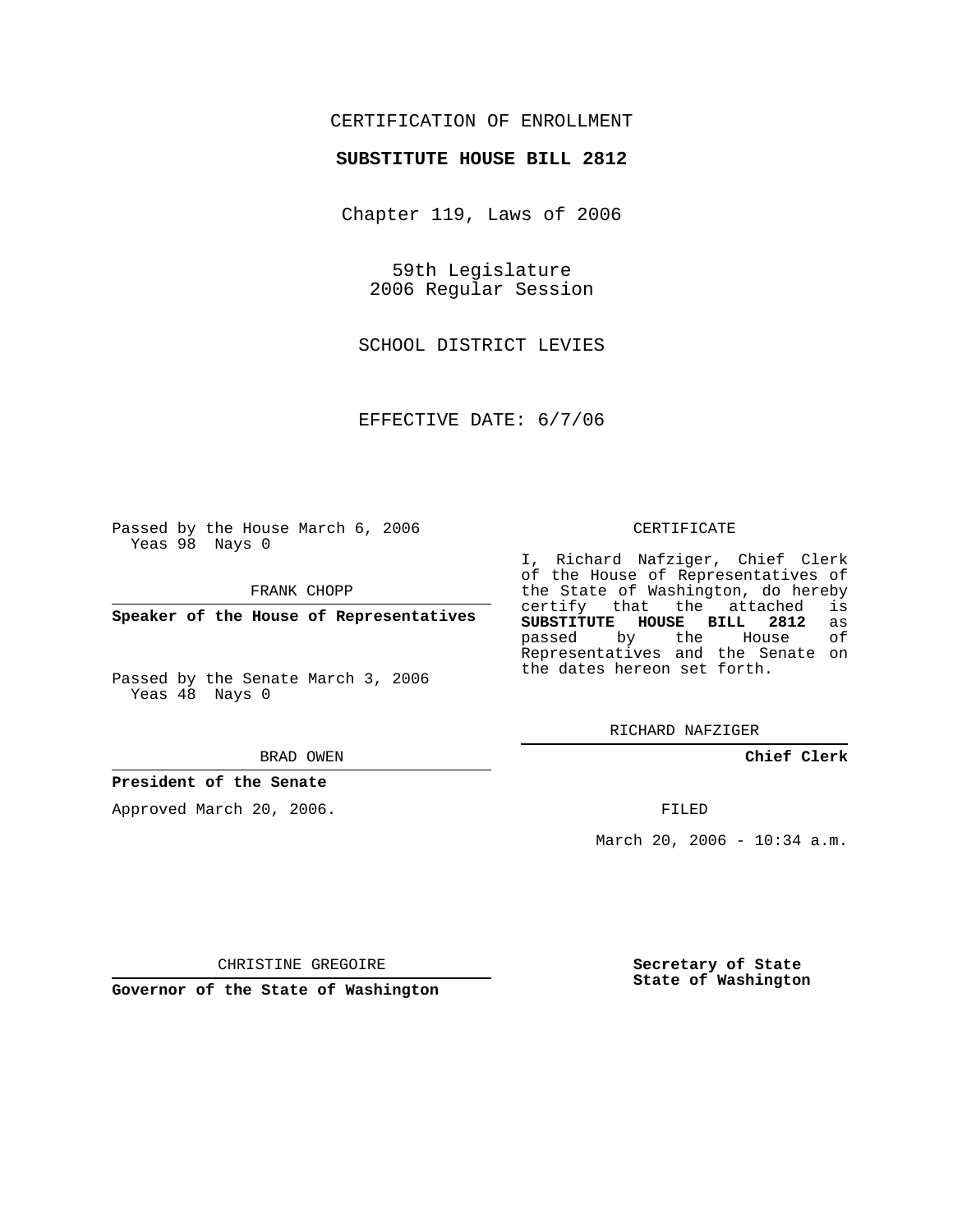# **SUBSTITUTE HOUSE BILL 2812** \_\_\_\_\_\_\_\_\_\_\_\_\_\_\_\_\_\_\_\_\_\_\_\_\_\_\_\_\_\_\_\_\_\_\_\_\_\_\_\_\_\_\_\_\_

\_\_\_\_\_\_\_\_\_\_\_\_\_\_\_\_\_\_\_\_\_\_\_\_\_\_\_\_\_\_\_\_\_\_\_\_\_\_\_\_\_\_\_\_\_

### AS AMENDED BY THE SENATE

Passed Legislature - 2006 Regular Session

# **State of Washington 59th Legislature 2006 Regular Session**

**By** House Committee on Appropriations (originally sponsored by Representatives Hunter, Rodne, Quall, Nixon, P. Sullivan, Jarrett, Clibborn, Tom, Morrell, Fromhold, Roberts, Schual-Berke, Simpson, Anderson and Kagi)

READ FIRST TIME 02/08/06.

 AN ACT Relating to school district levies; amending RCW 28A.500.030 and 84.52.0531; and amending 2004 c 21 s 3 (uncodified).

BE IT ENACTED BY THE LEGISLATURE OF THE STATE OF WASHINGTON:

 **Sec. 1.** RCW 28A.500.030 and 2005 c 518 s 914 are each amended to read as follows:

 Allocation of state matching funds to eligible districts for local effort assistance shall be determined as follows:

 (1) Funds raised by the district through maintenance and operation levies shall be matched with state funds using the following ratio of state funds to levy funds:

 (a) The difference between the district's twelve percent levy rate and the statewide average twelve percent levy rate; to

(b) The statewide average twelve percent levy rate.

 (2) The maximum amount of state matching funds for districts eligible for local effort assistance shall be the district's twelve percent levy amount, multiplied by the following percentage:

 (a) The difference between the district's twelve percent levy rate and the statewide average twelve percent levy rate; divided by

(b) The district's twelve percent levy rate.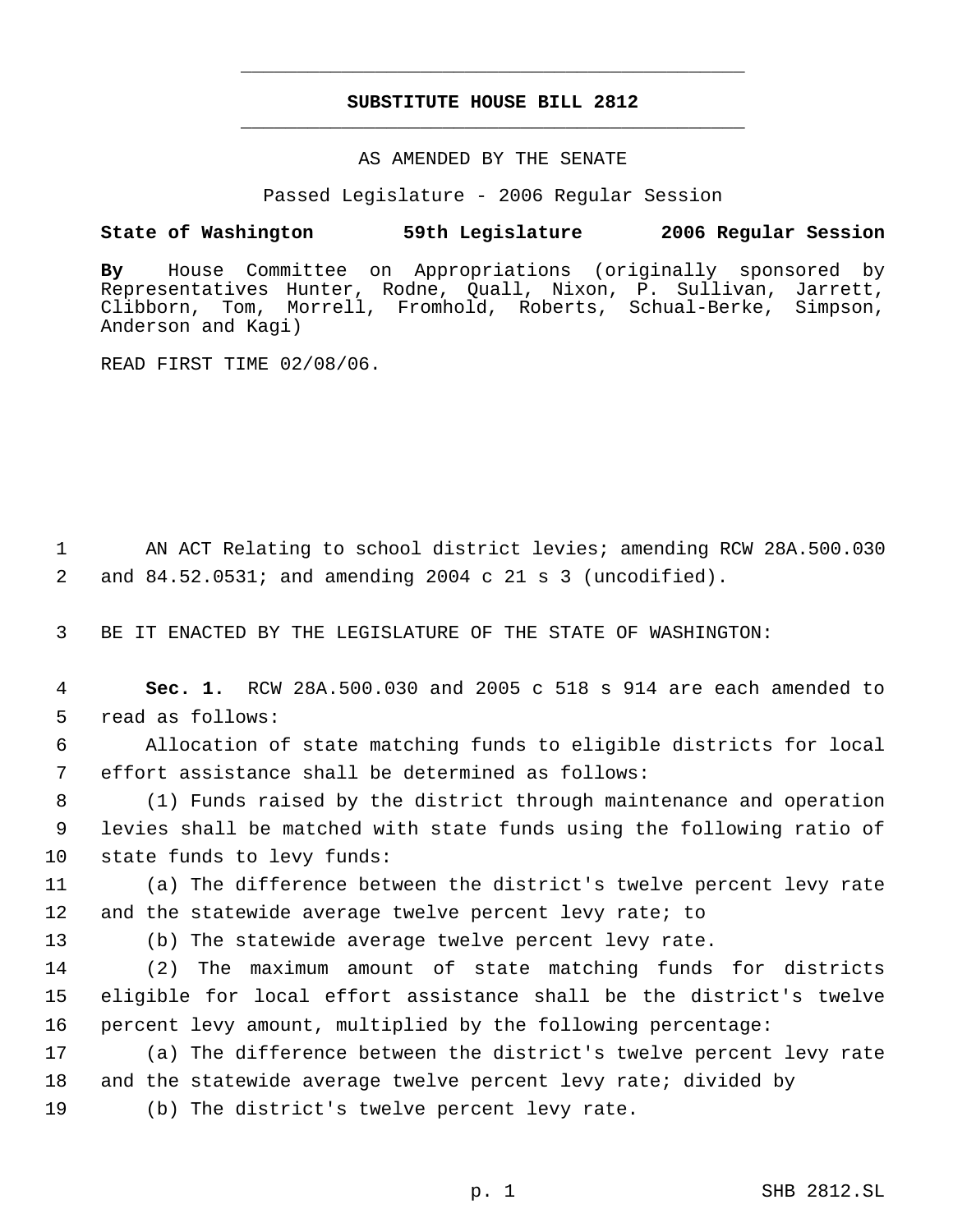(3) Calendar year 2003 allocations and maximum eligibility under this chapter shall be multiplied by 0.99.

 (4) From January 1, 2004, to December 31, 2005, allocations and maximum eligibility under this chapter shall be multiplied by 0.937.

5 (5) From January 1, 2006, to ((<del>June 30, 2007</del>)) December 31, 2006, allocations and maximum eligibility under this chapter shall be multiplied by 0.9563. Beginning with calendar year 2007, allocations and maximum eligibility under this chapter shall be fully funded at one 9 hundred percent and shall not be reduced.

 **Sec. 2.** RCW 84.52.0531 and 2004 c 21 s 2 are each amended to read as follows:

 The maximum dollar amount which may be levied by or for any school district for maintenance and operation support under the provisions of RCW 84.52.053 shall be determined as follows:

 (1) For excess levies for collection in calendar year 1997, the maximum dollar amount shall be calculated pursuant to the laws and rules in effect in November 1996.

 (2) For excess levies for collection in calendar year 1998 and thereafter, the maximum dollar amount shall be the sum of (a) plus or minus (b) and (c) of this subsection minus (d) of this subsection:

 (a) The district's levy base as defined in subsections (3) and (4) of this section multiplied by the district's maximum levy percentage as defined in subsection (5) of this section;

 (b) For districts in a high/nonhigh relationship, the high school district's maximum levy amount shall be reduced and the nonhigh school district's maximum levy amount shall be increased by an amount equal to the estimated amount of the nonhigh payment due to the high school district under RCW 28A.545.030(3) and 28A.545.050 for the school year commencing the year of the levy;

 (c) For districts in an interdistrict cooperative agreement, the nonresident school district's maximum levy amount shall be reduced and the resident school district's maximum levy amount shall be increased by an amount equal to the per pupil basic education allocation included in the nonresident district's levy base under subsection (3) of this section multiplied by:

 (i) The number of full-time equivalent students served from the resident district in the prior school year; multiplied by: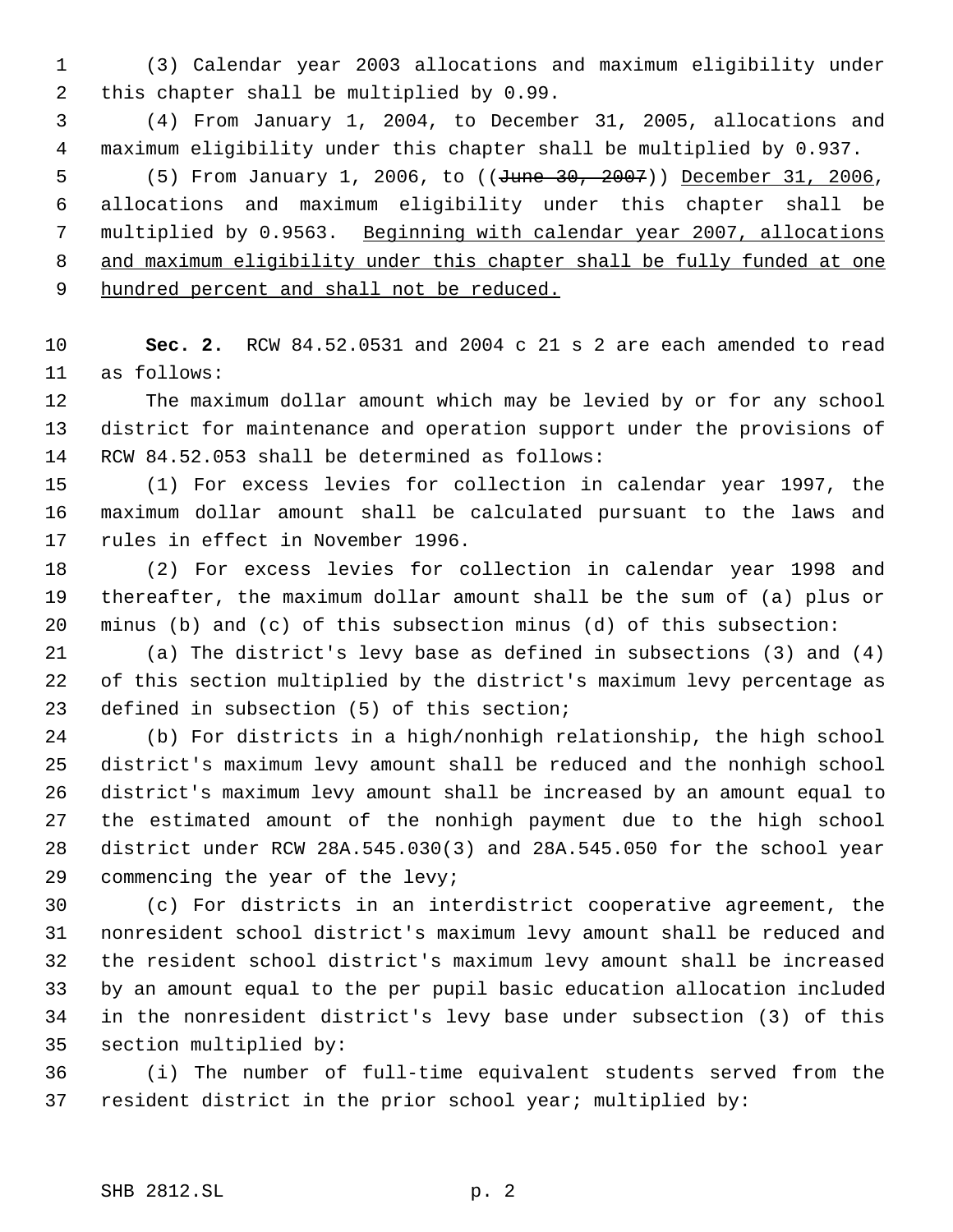(ii) The serving district's maximum levy percentage determined 2 under subsection (5) of this section; increased by:

 (iii) The percent increase per full-time equivalent student as stated in the state basic education appropriation section of the biennial budget between the prior school year and the current school year divided by fifty-five percent;

 (d) The district's maximum levy amount shall be reduced by the maximum amount of state matching funds for which the district is eligible under RCW 28A.500.010.

 (3) For excess levies for collection in calendar year 2005 and thereafter, a district's levy base shall be the sum of allocations in (a) through (c) of this subsection received by the district for the prior school year and the amounts determined under subsection (4) of this section, including allocations for compensation increases, plus the sum of such allocations multiplied by the percent increase per full time equivalent student as stated in the state basic education appropriation section of the biennial budget between the prior school year and the current school year and divided by fifty-five percent. A district's levy base shall not include local school district property tax levies or other local revenues, or state and federal allocations not identified in (a) through (c) of this subsection.

 (a) The district's basic education allocation as determined pursuant to RCW 28A.150.250, 28A.150.260, and 28A.150.350;

 (b) State and federal categorical allocations for the following programs:

- (i) Pupil transportation;
- (ii) Special education;

(iii) Education of highly capable students;

 (iv) Compensatory education, including but not limited to learning assistance, migrant education, Indian education, refugee programs, and bilingual education;

- (v) Food services; and
- (vi) Statewide block grant programs; and

 (c) Any other federal allocations for elementary and secondary school programs, including direct grants, other than federal impact aid funds and allocations in lieu of taxes.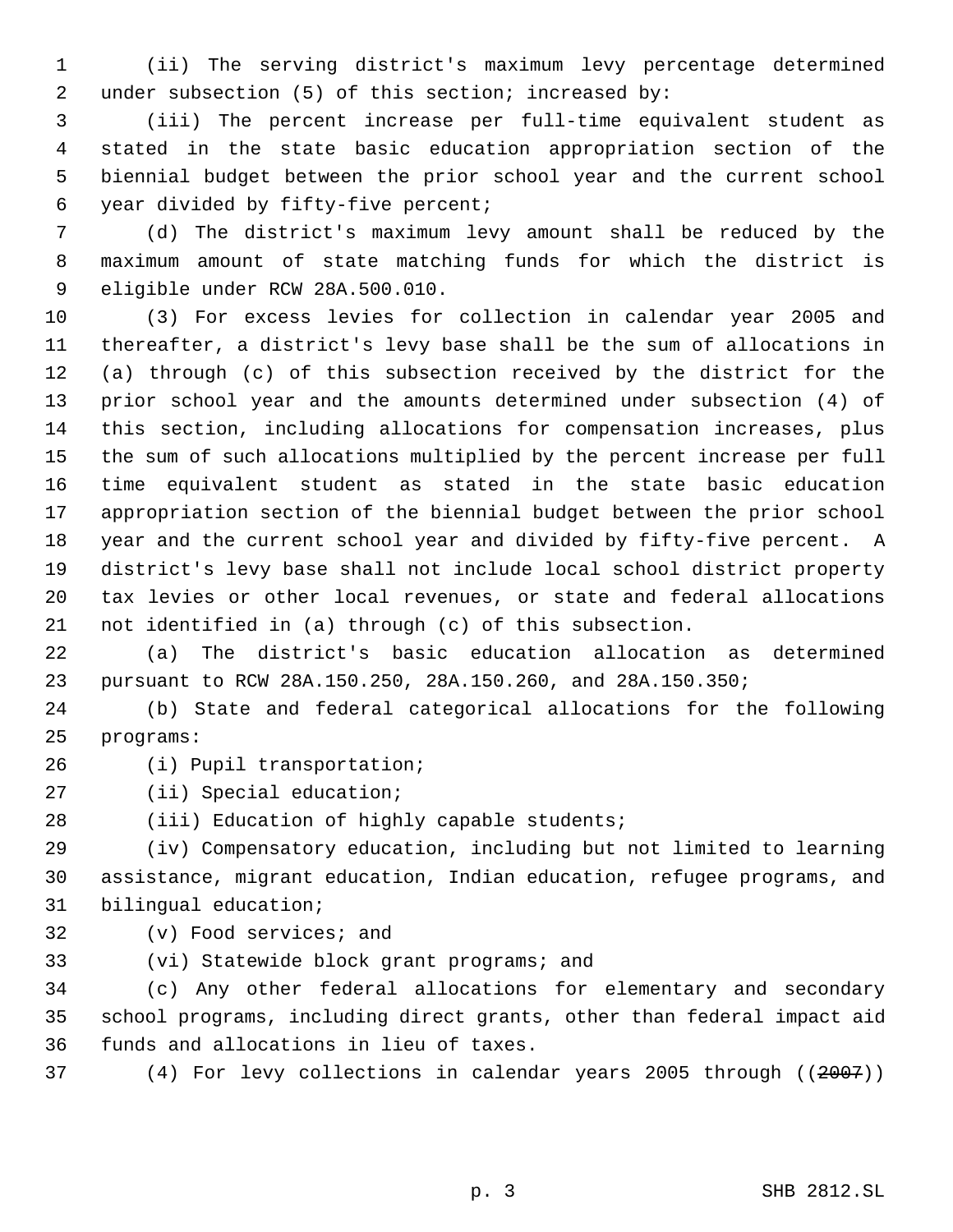1 2011, in addition to the allocations included under subsection (3)(a) through (c) of this section, a district's levy base shall also include the following:

 (a) The difference between the allocation the district would have received in the current school year had RCW 84.52.068 not been amended by chapter 19, Laws of 2003 1st sp. sess. and the allocation the district received in the current school year pursuant to RCW 84.52.068. The office of the superintendent of public instruction shall offset the amount added to a district's levy base pursuant to this subsection (4)(a) by any additional per student allocations included in a district's levy base pursuant to the enactment of an initiative to the 12 people subsequent to June 10, 2004; and

 (b) The difference between the allocations the district would have received the prior school year had RCW 28A.400.205 not been amended by chapter 20, Laws of 2003 1st sp. sess. and the allocations the district actually received the prior school year pursuant to RCW 28A.400.205. The office of the superintendent of public instruction shall offset the amount added to a district's levy base pursuant to this subsection (4)(b) by any additional salary increase allocations included in a district's levy base pursuant to the enactment of an initiative to the people subsequent to June 10, 2004.

 (5) A district's maximum levy percentage shall be twenty-two percent in 1998 and twenty-four percent in 1999 and every year thereafter; plus, for qualifying districts, the grandfathered percentage determined as follows:

 (a) For 1997, the difference between the district's 1993 maximum 27 levy percentage and twenty percent; and

(b) For 1998 and thereafter, the percentage calculated as follows:

 (i) Multiply the grandfathered percentage for the prior year times the district's levy base determined under subsection (3) of this section;

 (ii) Reduce the result of (b)(i) of this subsection by any levy reduction funds as defined in subsection (6) of this section that are to be allocated to the district for the current school year;

 (iii) Divide the result of (b)(ii) of this subsection by the district's levy base; and

 (iv) Take the greater of zero or the percentage calculated in (b)(iii) of this subsection.